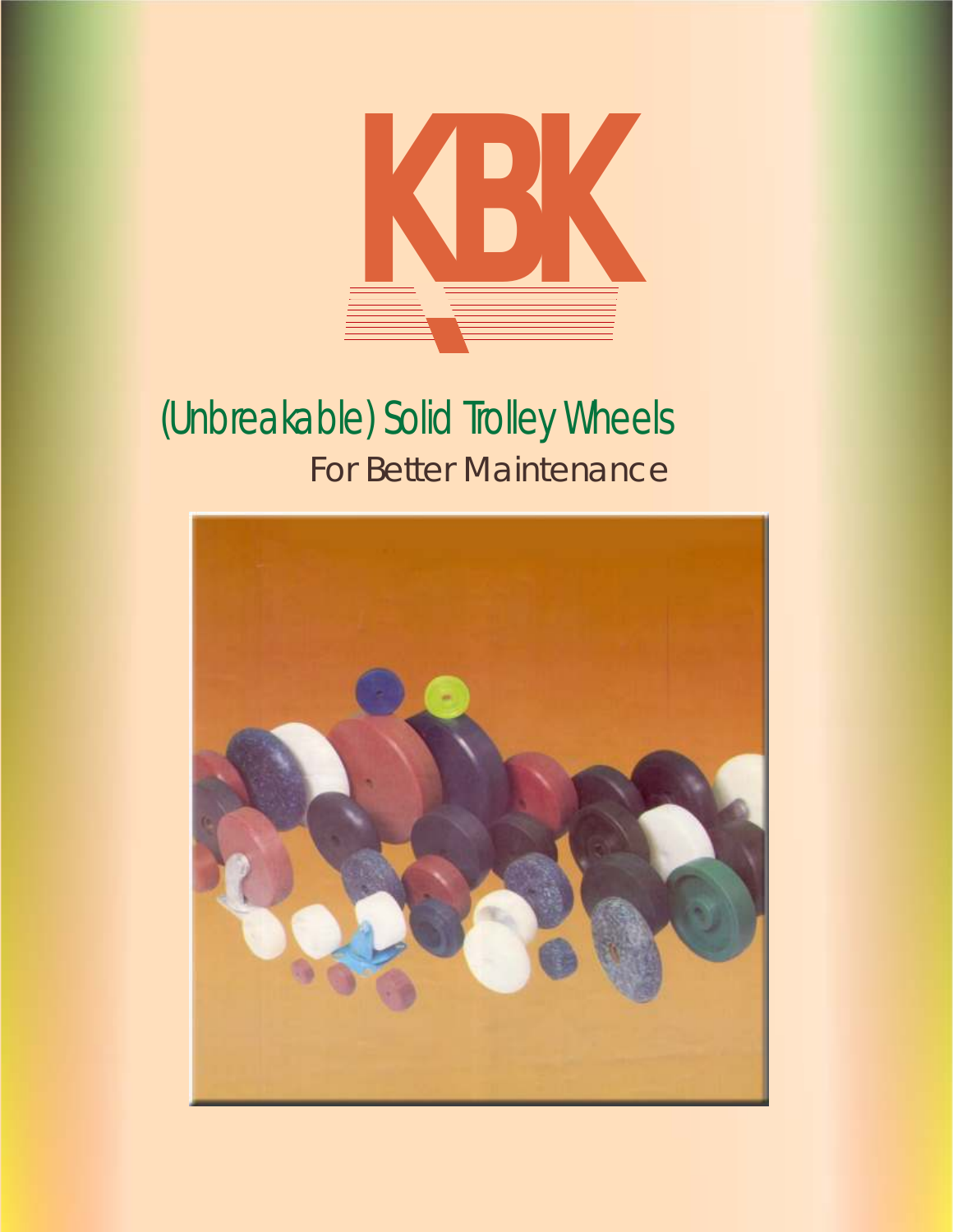**PLASCON** 



*KBK*





#### **PROPERTIES:**

- **1.High impact resistance & flexural strength**
- **2.Very good resistance at minus temperature as well as high temperature**
- **3.Excellent chemical resistance workable in hydrochloric acid, alkalies & chemicals**
- **4.Very easy movements**
- **5.Self lubricating, can be used with or without bush and bearings**
- **6.Unbreakable & non-rusty**
- **7.Machinable**
- **8.Easy fitting can be used by direct fitting on shaft**
- **9.Unaffected by water, oil, dyes, pigments, soda, fertilizer, cement etc.**
- **10.Heavy load bearing capacity**
- **11.Maintenance almost nil**
- **12.Does not require extra accessories like nut-bolt & flanges**
- **13.Homogenous one piece construction in all**
- **14.No atmospheric effect**
- **15.Available sizes 1" dia to 24" dia & 3/4' to 6' thickness**
- **16.Lighter & longer life than rubber & conventional wheels**
- **17.Non-deflating nature**
- **18.Excellent compressed quality**

#### **Technical Data :**

2. Temperature

3. Tensile Strength

6. Water Absorption<br>7. Abrasion loss



- 4. Break Elongation 450% 5. Density (specific gravity) 0.94-<br>6. Water Absorption 0.01 8. Hardness Shore 'D' 64-67
- 
- 
- 12. Dielectric Strength
- 13. Acid Proof Excellent
- 14. Alkalie Resistance Excellent
	- 15. ARC Resistance L4 Stage
- 1. Impact strength No Break 440  $Kg/cm<sup>2</sup>$ 0.94-0.95  $gm/cm<sup>3</sup>$ 7. Abrasion loss Minimum 3-8 mm<sup>3</sup>/100 sw 9. Tolerance in dimension  $+$ , -3 mm<br>10. Volume Resistance 10-18 ohms/Cm 10. Volume Resistance 10-18 ohms/<br>11. Surface Resistance 10-16 ohms 11. Surface Resistance 10-16 ohms<br>12. Dielectric Strength 10-000 K V/cm  $-296^{\circ}$ C &  $+105^{\circ}$ C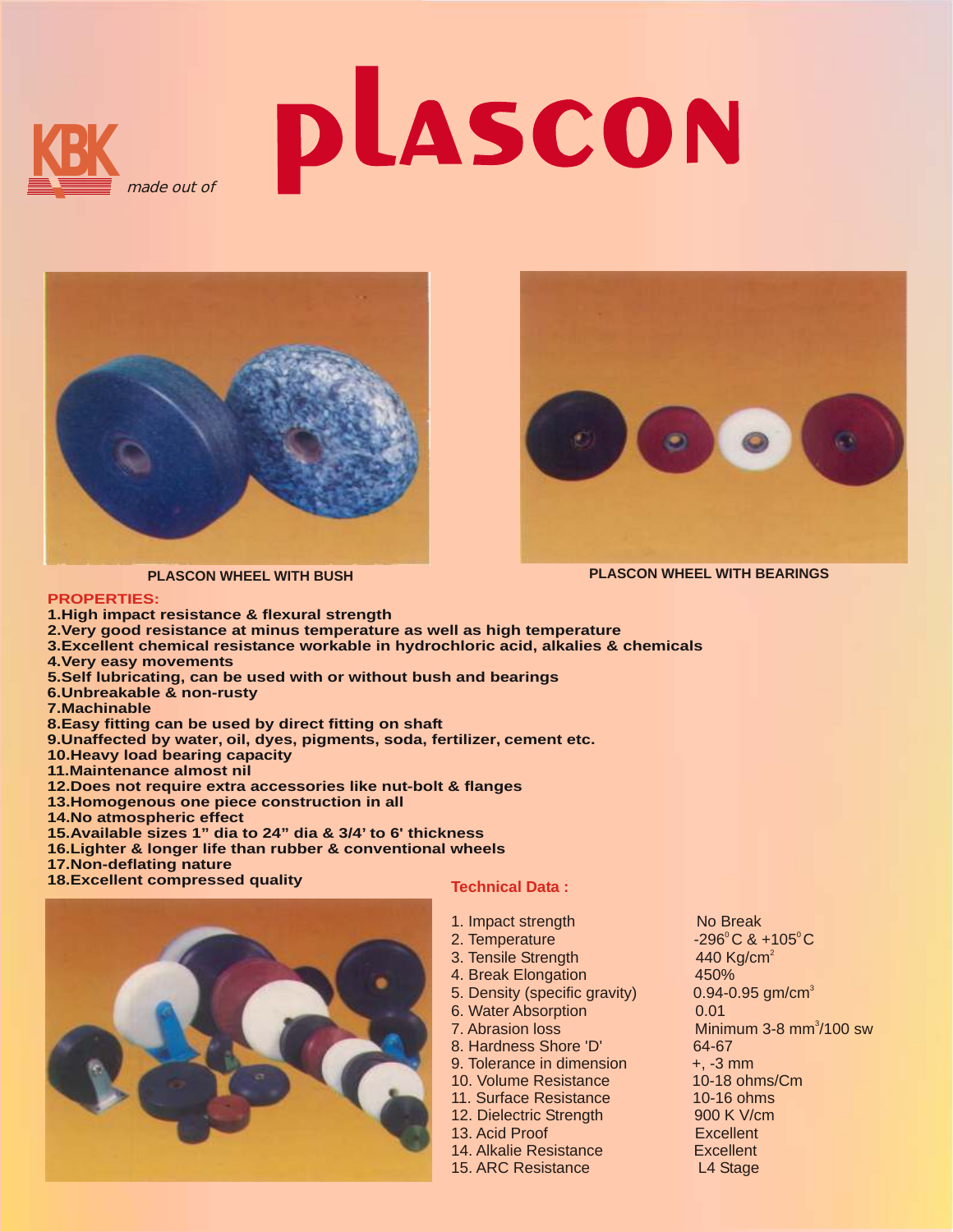

#### **TROLLY WHEEL FOR AIR CONDITIONING AND REFRIGERATION MANUFACTURERS PLASCON WHEELS CAN WORK IN LOW TEMPRATURE ALSO**

KBK Brand Polymer Plascon's suitability for industrial needs is already accepted. Yet another addition to its already multiplied range is unbreakable and scratch proof Trolly Wheels. Under mentioned comparison of Properties confirms command of Plascon on it rubber counterparts.

### **KBK POLYMER plascon COMPARATIVE SPECIFICATION Trolly Wheel (Cover)**

| <b>Characteristics</b>                   | <b>Rubber</b>                | <b>KBK Polymer Plascon</b>    |
|------------------------------------------|------------------------------|-------------------------------|
| 1. Life                                  | 3.4 month average            | Above two years               |
| 2. Load carrying capacity per wheel      | 200 Kg.                      | 600 Kg and above              |
| 3. Stability                             | <b>Deshaped</b>              | Excellent                     |
| 4. Machinability                         | <b>Nil</b>                   | Machinable & Redressable      |
| 5. Impact resistance                     | <b>Breakable</b>             | Unbreakable                   |
| 6. Notch Impact resistance               | Nil                          | Excellent                     |
| 7. Floor Damaging                        | 100% due to cover damage Nil |                               |
| 8. Water absorption                      | <b>Yes</b>                   | Zero                          |
| 9. Inertness to chemicals acids/alkalies | <b>Nil</b>                   | Excellent even in corrosive   |
|                                          |                              | solution (details on request) |
| 10. Temperature Resistance               | Affected even under          | Excellent                     |
|                                          | room temperature             |                               |
| 11. Average Maintenance cost             | 60%                          | Nil or Maximum 10%            |
| 12. Economics                            | <b>Expensive</b>             | Economical                    |
| 13. Efficiency                           | <b>Decreased</b>             | <b>Increased</b>              |

This is unassessed life of KBK Polymer Plascon Wheels. It appears that it will run for another 2/3 times more as till date deployed wheels are in working.



*KBK*





**PLASCON WHEEL WITH FIX CASTOR PLASCON WHEEL WITH SWIVEL CASTOR**



**PLASCON WHEEL WITH FIX CASTOR PLASCON EXTRA THICK WHEELS**